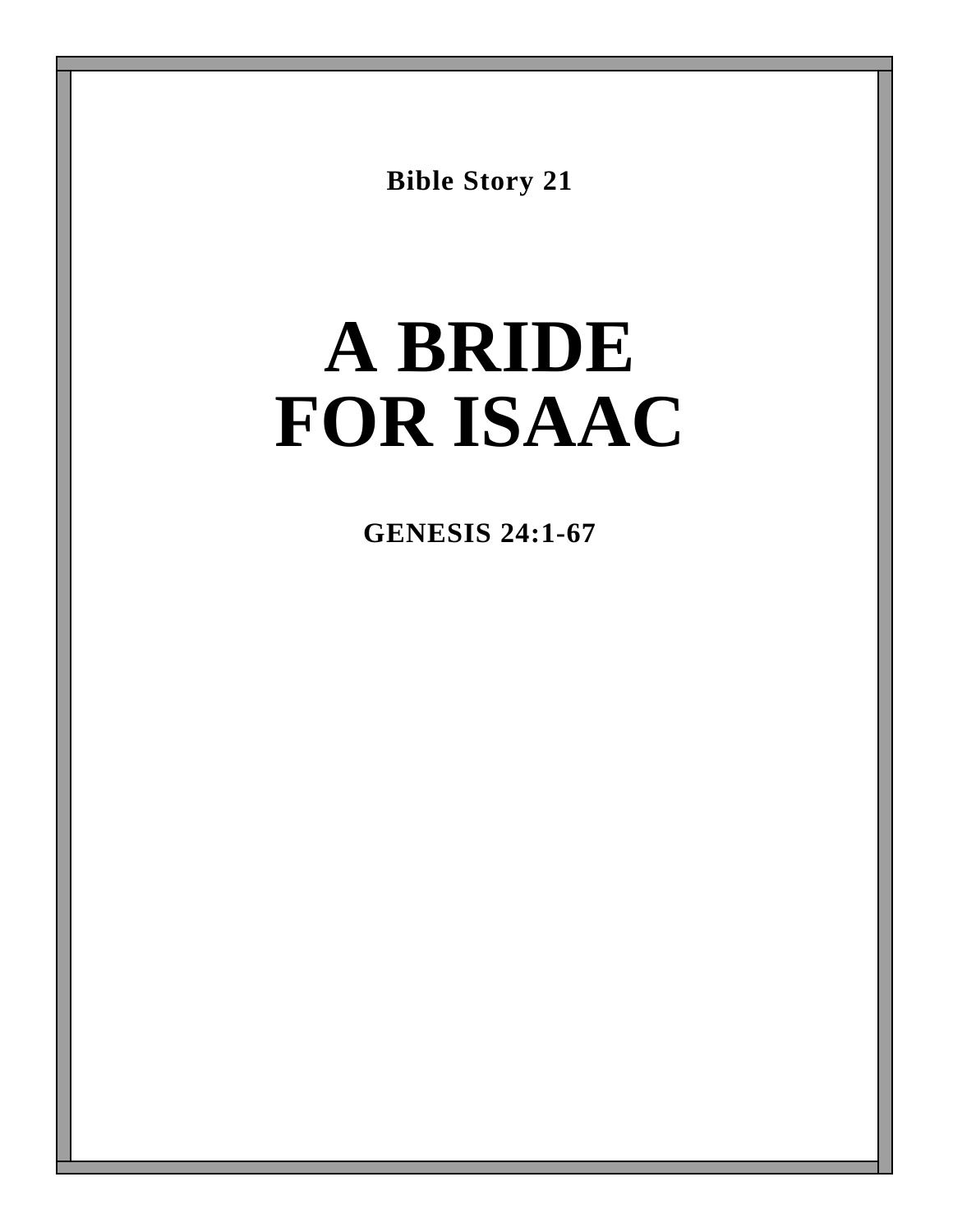

"And let it come to pass, that the damsel to whom I shall say, Let down thy pitcher, I pray thee, that I may drink; and she shall say, Drink, and I will give thy camels drink also: *let the same be* she *that* thou hast appointed for thy servant Isaac; and thereby shall I know that thou hast shewed kindness unto my master." **GENESIS. 24:14**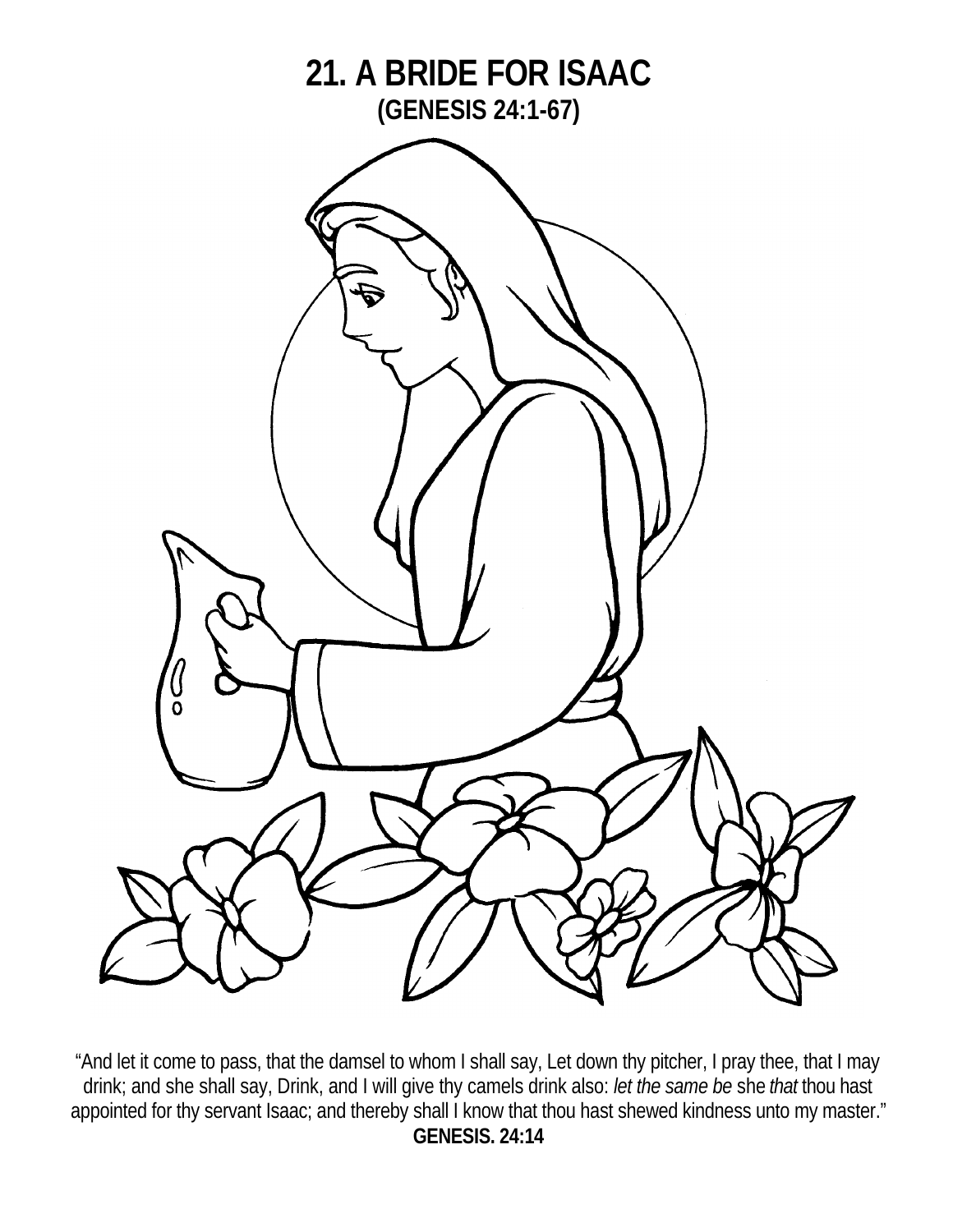### *MEMORY VERSE:*

*"And as the bridegroom rejoices over the bride, so shall your God rejoice over you."*  **ISAIAH 62:5**

### *CIRCLE THE CORRECT WORDS:*

- 1. "Abraham said to the oldest servant of his house, who ruled over all that he had, 'Please put you hand under my thigh, and I will make you swear by the LORD, the God of heaven and the God of the earth, that you will not take a wife for my son from the daughters of the Canaanites, among whom I dwell; but you shall go to my (**COUNTRY**, **STORE**) and to my (**KINGDOM**, **KINDRED**) and take a wife for my son Isaac.' " **GENESIS 24:2-4**
- 2. Abraham said, *"*The LORD God of heaven, who took me from my father's house and from the land of my kindred, and who spoke to me and swore to me, saying, 'To your descendants I give this land,' He will send His angel before you, and you shall take a (**CHARIOT**, **WIFE**) for my son from there." **GENESIS. 24:7**
- 3. "The servant took ten of his master's camels and departed, for all his master's goods were in his hand. And he arose and went to (**EGYPT**, **MESOPOTAMIA)**, to the city of Nahor." **GENESIS 24:10**
- 4. "And he made his camels kneel down outside the city by a (**LAKE**, **WELL**) of water at evening time, the time when women go out to draw water. Then he said, 'O LORD God of my master Abraham, please give me success this day, and show kindness to my master Abraham.' " **GENESIS 24:11-12**

### *FILL IN THE BLANKS:*

5. He also said, "Now let it be that the young woman to whom I say, 'Please let down your pitcher that I may  $\Box$  and she says,  $\Box$  \_\_\_\_\_\_\_\_\_\_\_, and I will also give your camels a  $\Box$   $\Box$  - let her be the one whom You have appointed for Your servant Isaac." **GENESIS. 24:14**

### *CIRCLE THE CORRECT WORDS:*

- 6. "And it happened, (**BEFORE**, **AFTER**) he had finished speaking, that behold, Rebekah, who was born to Bethuel, son of Milcah, the wife of Nahor, Abraham's brother, came out with her pitcher on her shoulder...And when she had finished giving him a drink, she said, 'I (**WILL**, **WILL NOT**) draw water for your camels also, until they have finished drinking.' " **GENESIS 24:15, 19**
- 7. "Then the man bowed down his head and (**WORSHIPED**, **CRIED TO)** the LORD." **GENESIS 24:26**
- 8. "So the young woman (**WALKED**, **RAN**) and told those of her mother's house these things." **GENESIS. 24:28**
- 9. "Then they called Rebekah and said to her, 'Will you go with this man?' And she said, 'I (**WILL**, **WILL NOT**) go.' " **GENESIS 24:58**
- 10. "Now Isaac went out to meditate in the field in the evening; and he (**LIFTED**, **RUBBED**) his eyes and looked, and there, the camels were coming. Then Rebekah (**LIFTED**, **RUBBED**) her eyes, and when she saw Isaac she dismounted from her camel." **GENESIS 24:63-64**

#### **THEN ISAAC "TOOK REBEKAH AND SHE BECAME HIS WIFE, AND HE LOVED HER." GENESIS 24:67**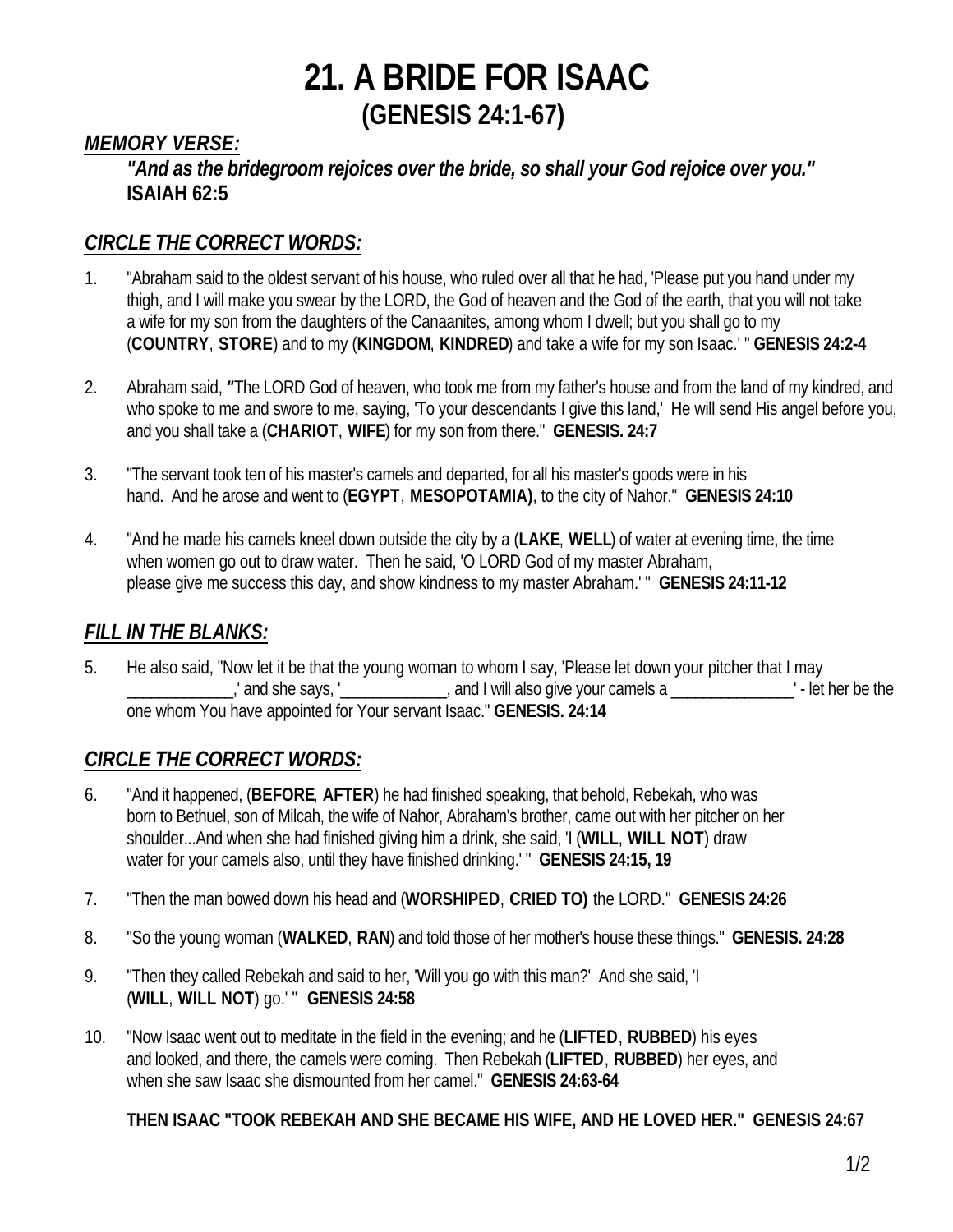B H A K E B E R G V N Y O A P U V S T R A W V I Z I F E I J L Z O R E T S A M C A M E L S T L O R D G O D Y A J O A E P S H M A H A R B A R J O Y Z D P E I J P B N F L U T R U S Q M D R G C S W E A R Y N H N X C F A V H G P R U E T Q U E Q C A I M A T O P O S E M F O F F K T S D N P K A K N I R D C A N G E L E T N V F W D A C G M S M M T I P Y S P R E T A W I S A A C F I E L D H C E Z A L M Z V B N Z R O T G M C X M Y R E H C T I P U O F P N R M **ABRAHAM FAMILY MESOPOTAMIA STRAW ANGEL FEED PITCHER SWEAR CAMELS ISAAC REBEKAH THIGH COUNTRY LORD GOD ROOM WATER DRINK MASTER SERVANT WIFE FIELD**

**COMPLETE THE VERSE AT THE BOTTOM OF THE PAGE BY WRITING DOWN THE LETTERS AS YOU COME TO THEM ON THE LINES BELOW**



*"And as the bridegroom rejoices over the bride,*

*\_\_\_ \_\_\_ \_\_\_ \_\_\_ \_\_\_ \_\_\_ \_\_\_ \_\_\_ \_\_\_ \_\_\_ \_\_\_ \_\_\_ \_\_\_ \_\_\_ \_\_\_ \_\_\_ \_\_\_ \_\_\_ \_\_\_ \_\_\_ \_\_\_ \_\_\_ \_\_\_ \_\_\_ \_\_\_ \_\_\_ \_\_\_ \_\_\_"*

 $\bot$  , and the set of the set of the set of the set of the set of the set of the set of the set of the set of the set of the set of the set of the set of the set of the set of the set of the set of the set of the set of t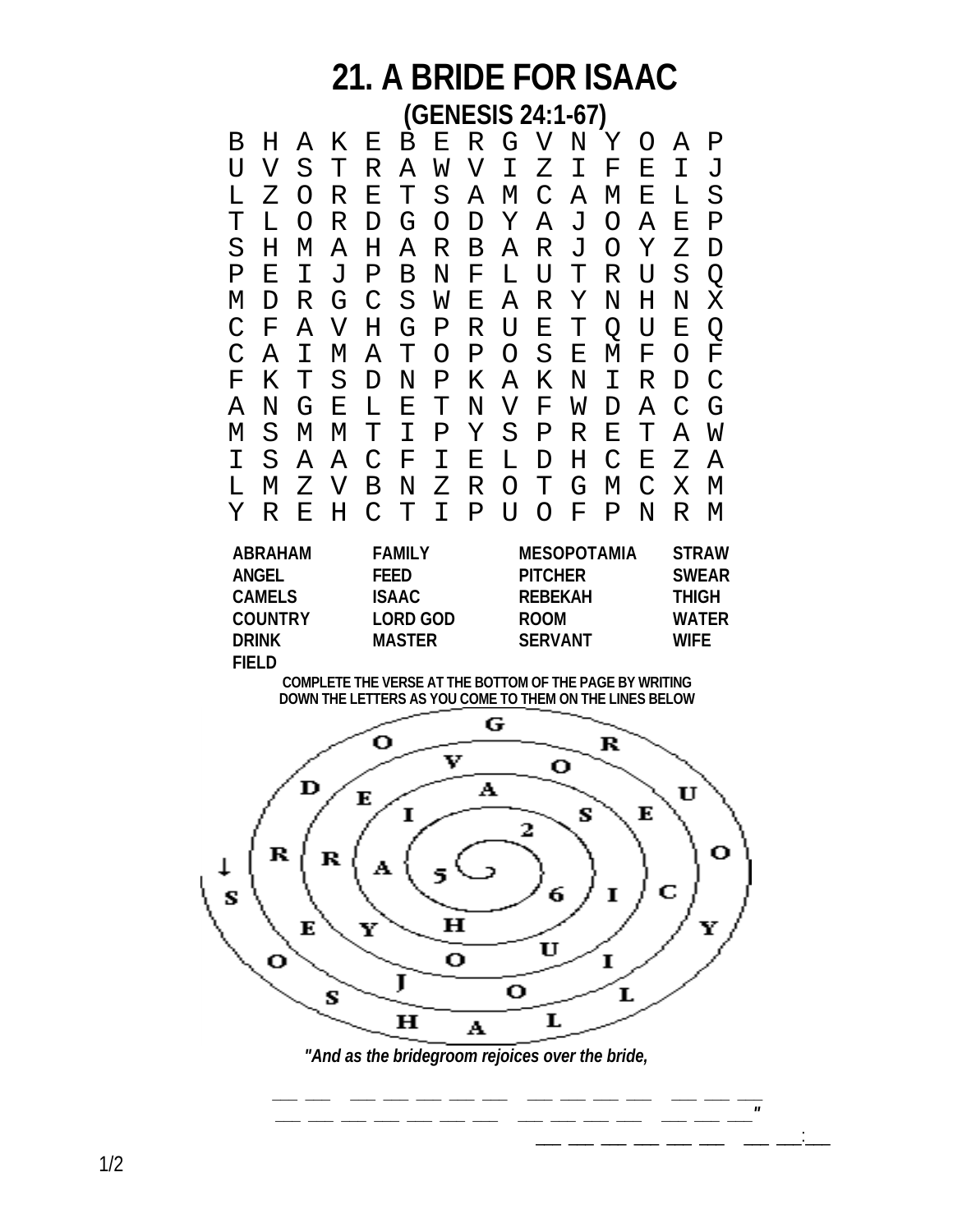### *MEMORY VERSE:*

*"And as the bridegroom rejoices over the bride, so shall your God rejoice over you."*  **ISAIAH 62:5**

### *FILL IN THE BLANKS:*

- 1. "Abraham said to the oldest servant of his house, who ruled over all that he had, 'Please put your hand under my thigh, and I will make you swear by the LORD, the God of heaven and the God of the earth, that you will not take a wife for my son from the daughters of the Canaanites, among whom I dwell; but you shall go to my and to my and to my and take a wife for my son Isaac.' " **GENESIS 24:2-4**
- 2. Abraham said, "The LORD God of heaven, who took me from my father's house and from the land of my kindred, and who spoke to me and swore to me, saying, 'To your descendants I give this land,' He will send His angel before you, and you shall take a \_\_\_\_\_\_\_\_\_\_\_ for my son from there." **GENESIS. 24:7**
- 3. "The servant took ten of his master's camels and departed, for all his master's goods were in his hand. And he arose and went to **witch the arough the set of the city of Nahor.**" **GENESIS 24:10**
- 4. "And he made his camels kneel down outside the city by a correspondent at evening time, the time when women go out to draw water. Then he said, 'O LORD God of my master Abraham, please give me success this day, and show kindness to my master Abraham.' " **GENESIS 24:11-12**
- 5. He also said, "Now let it be that the young woman to whom I say, 'Please let down your pitcher that I may \_\_\_\_\_\_\_\_\_\_\_\_\_,' and she says, '\_\_\_\_\_\_\_\_\_\_\_\_\_, and I will also give your camels a \_\_\_\_\_\_\_\_\_\_\_\_\_\_\_' - let her be the one whom You have appointed for Your servant Isaac." **GENESIS. 24:14**

### *CIRCLE THE CORRECT WORDS:*

- 6. "And it happened, (**BEFORE**, **AFTER**) he had finished speaking, that behold, Rebekah, who was born to Bethuel, son of Milcah, the wife of Nahor, Abraham's brother, came out with her pitcher on her shoulder...And when she had finished giving him a drink, she said, 'I (**WILL**, **WILL NOT**) draw water for your camels also, until they have finished drinking.' " **GENESIS 24:15, 19**
- 7. "Then the man bowed down his head and (**WORSHIPED**, **CRIED TO)** the LORD." **GENESIS 24:26**
- 8. "So the young woman (**WALKED**, **RAN**) and told those of her mother's house these things." **GENESIS. 24:28**

### *FILL IN THE BLANKS:*

- 9. "Then they called Rebekah and said to her, 'Will you go with this man?' And she said, 'I \_\_\_\_\_\_\_go.' " **GENESIS 24:58**
- 10. "Now Isaac went out to meditate in the field in the evening; and he \_\_\_\_\_\_\_\_\_\_\_\_\_ his eyes and looked, and there, the camels were coming. Then Rebekah hereves and when she saw Isaac she dismounted from her camel." **GENESIS 24:63-64**

#### **THEN ISAAC "TOOK REBEKAH AND SHE BECAME HIS WIFE, AND HE LOVED HER."****GENESIS 24:67**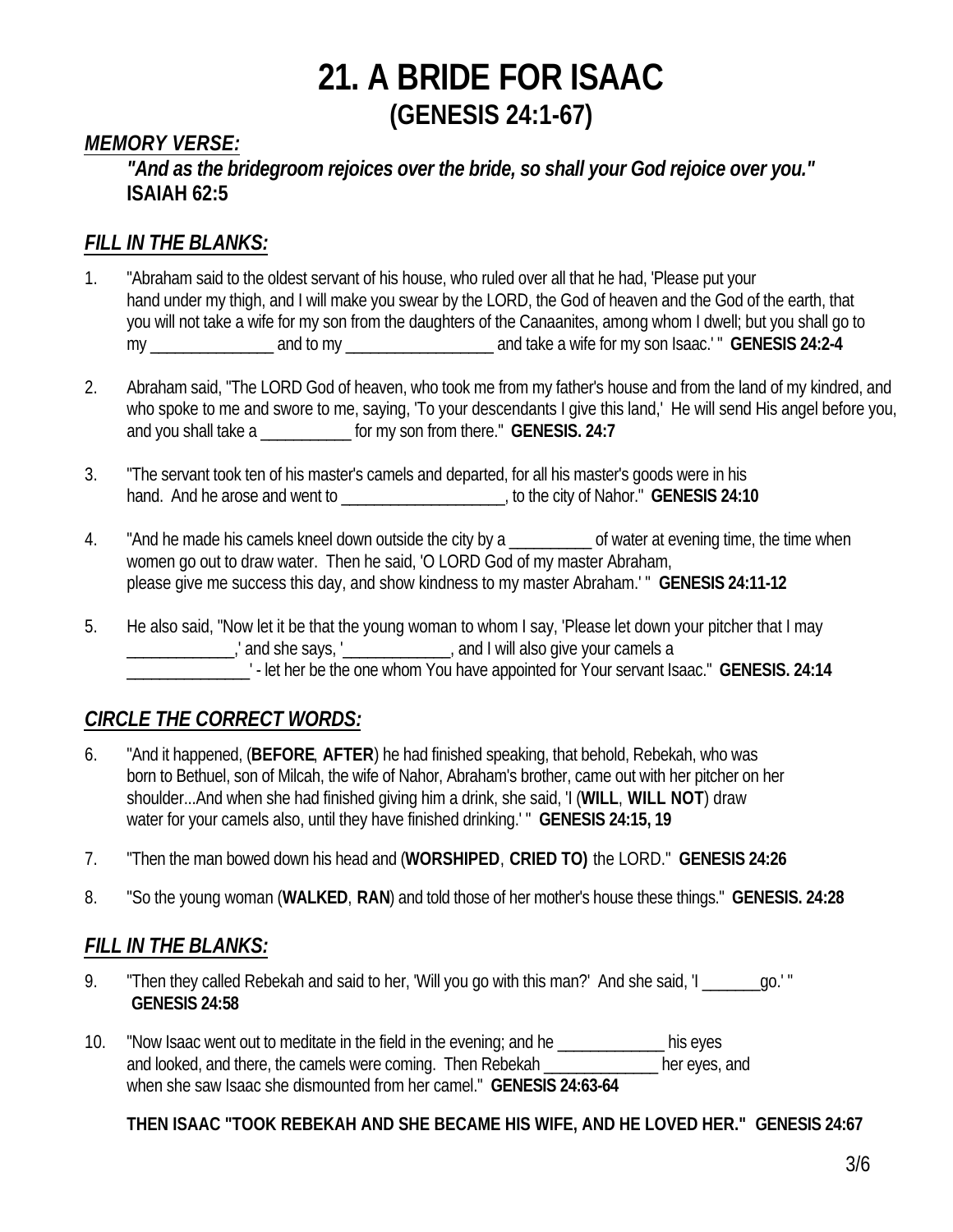U R Y I Q T F X B U K J E Q O O P X D X E T E I E X Y I I S Q E C A A S I P D K P H V K U E C O C Q D E F F D R I N K A S U E O I I V J R C Z Q A L G M D U M F B U S R K T S P M L S W L V W O X H C U Y O R W F X T A P G Y S A N O O G O I Y I J N Q Z T S G G M Y A L K K N X N O T K S G Y O N M R O J L N V Z K A V E S D O W W I D O X G E A N F Q M P K X A Q H S S Q U K N M U R W J V J J B B G E A M K A F C A M E L S W J Z T A Q R A W G L E M U S K U R L Y M J J V Z F V T V H Z F F A N Y R T N U O C A O U K L E E U A M S H R D E L K U A F K A M J P Z D N S F F R E A P I V T O V G W U E F A R N P O B Q M R I S W G V A S E A T M K Z H A W R U W H S B W H X P Z F G I O H Y Z R H W P V W C X A A K W A I I A G H Y P I E F H F B L O P J C A U T D L C P U E R E T S A M R P B U C T H P H B Q Y M P M H D D Q A M P E C C Z S K K D S T G Y N H N J A R D M Z N L Z O C E P V E F N Y F F E N F L U S N Z I G T W B J X W U B G S S N P Z U S A U I N Y M W C V P M F G X M A H A R B A D Y J C R A K Z P O D Z T B C Y Y L F H N H G B X K Q S B R X N H H Y X F V T I P T Q T D S D R Q B F O R I P E R V O O A J Q U Y V K F O Z Y O C I N K T R K Y P O Q A E F I L M F C T O E D Q S R N S G M T O Y T L E G A G C I M S J L O W L W P E C J D M K I N T G D A J E V V X O G F P X G T S J U L J D W N I V O K J C I G Y W M F P U Q M Z J F M U L E Q P S A Y J Z I R R A D I T V L B A B Z F E J F E I S K J E E T M T R Y H A K E B E R A P J H B Y P I T C H E R Z O C B L F C M G T X P H Q E V Y J I V N K N I E P Z A A X F I V K K V Z Z I H R G U T P C R I R U X O M V L Z Z Y W G P T T S D R L J K G P C V B Q U N P F X V M H V D C K Y L Y G E W U D F U S U F J J Y K T A L K V E I Y L B Y E F I W P K J H H O E T M A Y P N Y I F U M D Q A U S D Q L C C O Z Y B K P P K J M X V Q Q H R J V T A A X F S G

| <b>ABRAHAM</b> | <b>FFFD</b>    | <b>MESOPOTAMIA</b> | <b>STRAW</b>    | ANGEL       |
|----------------|----------------|--------------------|-----------------|-------------|
| <b>FIFI</b> D  | <b>PITCHER</b> | <b>SWFAR</b>       | <b>CAMELS</b>   | ISAAC.      |
| <b>REBEKAH</b> | THIGH          | <b>COUNTRY</b>     | <b>LORD GOD</b> | <b>ROOM</b> |
| <b>WATER</b>   | <b>DRINK</b>   | <b>MASTER</b>      | <b>SERVANT</b>  | <b>WIFF</b> |
| <b>FAMILY</b>  |                |                    |                 |             |

**COMPLETE THE VERSE AT THE BOTTOM OF THE PAGE BY WRITING DOWN THE LETTERS AS YOU COME TO THEM ON THE LINES BELOW**